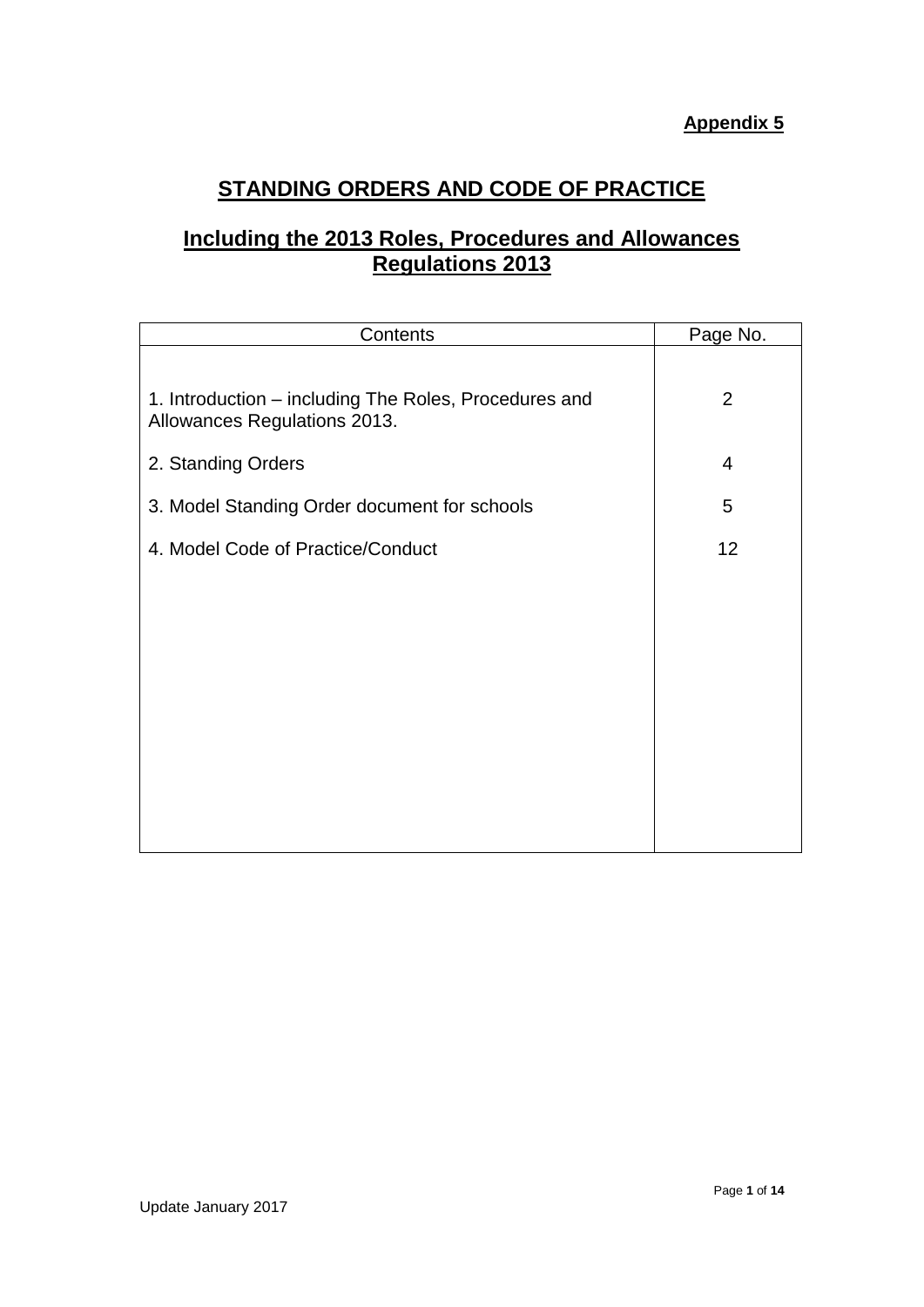# **INTRODUCTION**

This document provides an example of "Standing Orders" and a "Code of Conduct/Practice" which you may find helpful. Below is explained the importance of having clear standing orders for your governing board and a good quality code of conduct. However, before you and your governing board make decisions about adopting these documents you need to be aware of the latest legislation concerning governing board and how they are able to operate. To do this you should read the Governance Handbook and legislation on roles, procedures and allowances post 2013. There are links to these documents on [https://cyps.northyorks.gov.uk](https://cyps.northyorks.gov.uk/) Click Governance.

# **The School Governance (Roles, Procedures and Allowances) (England) Regulations 2013**

To read the full document please go to our website:

[http://cyps.northyorks.gov.uk](http://cyps.northyorks.gov.uk/)

Click – "Governance", - "General Information", - "Links."

This will take you to the DFE website which holds the latest document titled "School Governance Regulations 2013" as well as a lot of other information you may find useful.

The regulations and advice apply to the governing board and school leaders of maintained schools and of federations of maintained schools and the management committees of pupil referral units in England. The regulations do not apply to academies. However, many of the principles of good governance set out in this advice are reflected in the Governance Handbook which also applies to the boards of academies.

#### **The KEY POINTS are:**

• The 'board of governors' should operate at a strategic level, leaving the head teacher and senior school leaders responsible and accountable to it for the operational day-to-day running of the school.

• The board should avoid its time being consumed with issues of secondary importance, and focus strongly on three core functions:

- **Ensuring clarity of vision, ethos and strategic direction;**
- **Holding executive leaders to account for the educational performance of the organisation and its pupils, and the performance management of staff; and**
- **Overseeing the financial performance of the organisation and making sure its money is well spent.**

• Governors need a robust process and framework for setting priorities, creating accountability and monitoring progress.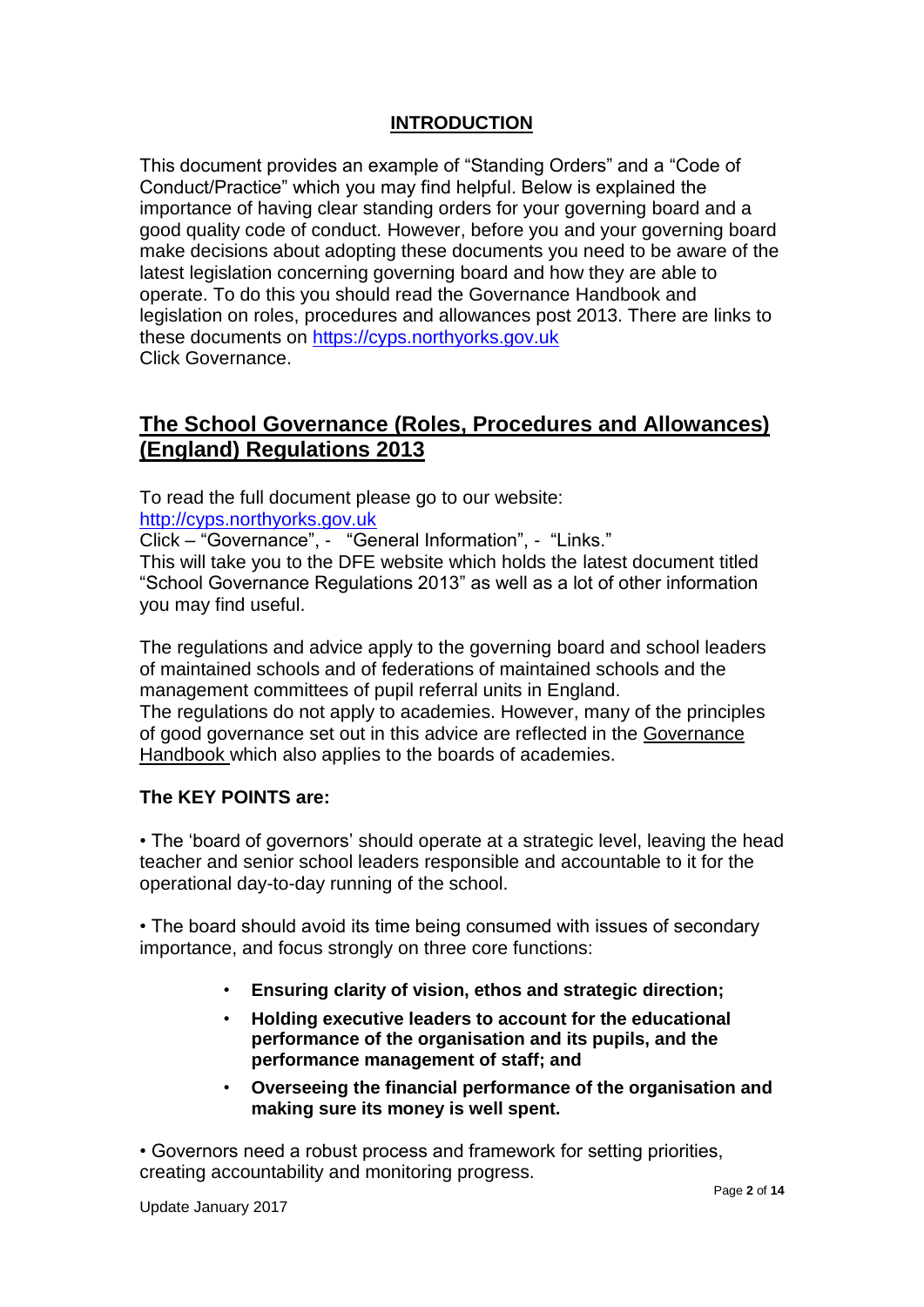• It is good practice for the board to review its own performance regularly and publish an annual statement to explain how it has fulfilled its responsibilities.

• Boards should develop and maintain a scheme of delegation to define explicitly at which level each of its functions will be exercised. It is crucial that the board as a whole retains oversight of the core functions.

• The chair has a vital role in keeping the board focused on its core functions, and in ensuring it operates effectively, including through the active contribution of all its members.

• High quality professional clerking is crucial to the effective functioning of the board.

• Members of the board and its committees must be present in a meeting to vote, but they may be present 'virtually', for example by telephone or video conference

Other points to note in the regulations include:

- $\triangleright$  The Chair can now be a shared role or if the governing board cannot recruit a chair they can now advertise and recruit a suitable person. This person must be appointed to the governing board prior to the election as chair to an existing vacancy.
- $\triangleright$  All governors must now be appointed on the basis of their suitability to act in the best interest of the school. **They must have the relevant skills**. In organising elections the governing board can now highlight the skills they are hoping to recruit but the elected governor cannot be removed if they do not have these skills.
- $\triangleright$  The core functions should drive the work of the governing board.
- ➢ Governors should have in place a robust process and framework for setting priorities, creating accountability and monitoring progress.
- $\triangleright$  Although volunteers, the governors have a vital and demanding role the "School Inspection Handbook" sets out how Ofsted will judge the leadership and management of the school. (See the Ofsted website).
- $\triangleright$  Governing board can now delegate some functions to committees or individuals. See Governance Handbook.
- ➢ Succession planning arrangements should be in place.
- $\triangleright$  High quality professional clerking is crucial to the effective functioning of the governing board.
- ➢ Associate members can now be allowed to vote on committees.
- ➢ Proxy voting is NOT permitted but governors can use video conference or telephone to participate in meetings. This should be discussed in advance and a policy agreed.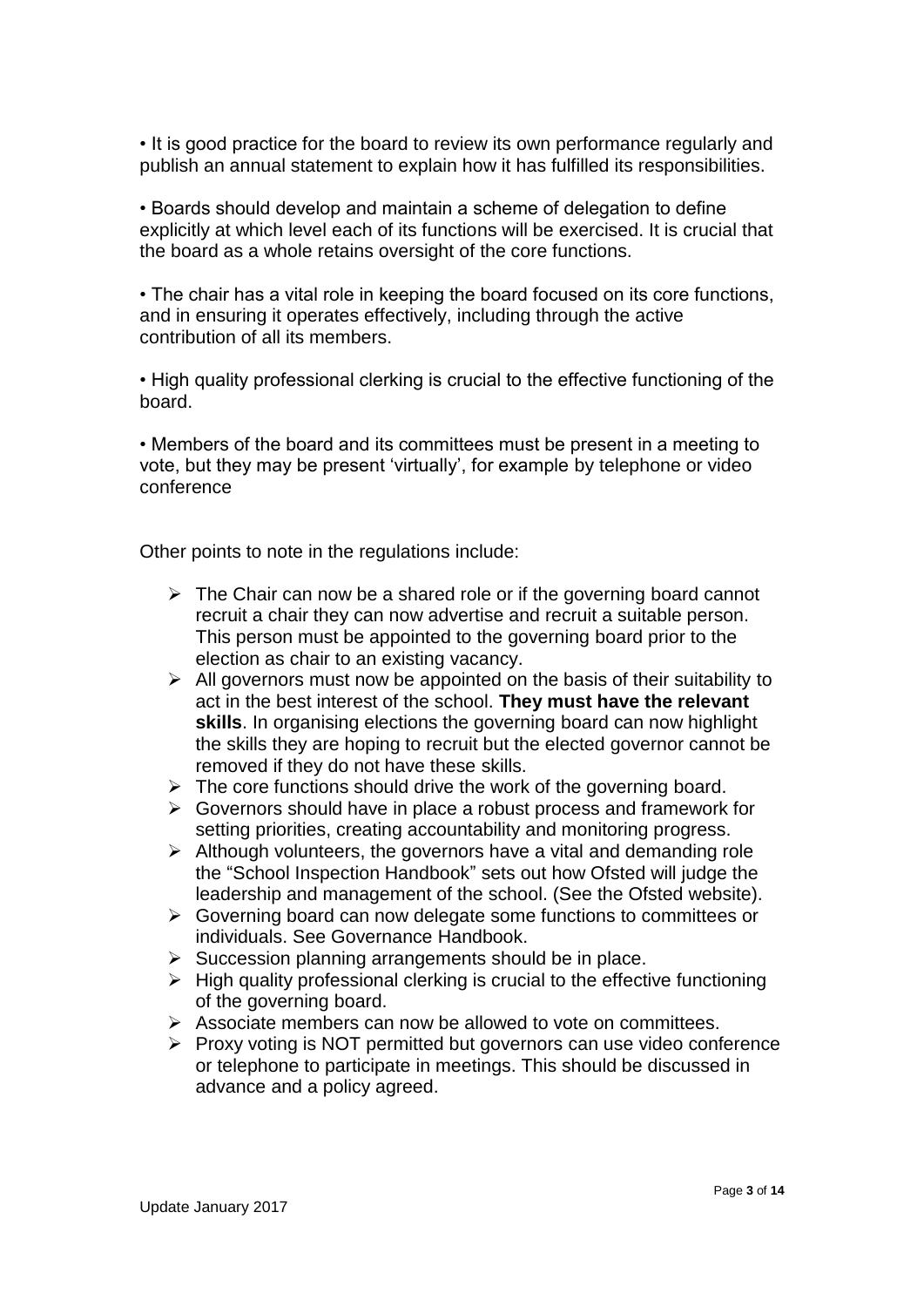# **Standing Orders**

Current legislation gives to governing board the flexibility to decide their own procedures unless there is a specific legislative requirement to operate in a particular way.

Whilst most governing boards conduct business in a relatively informal way there is much benefit in having a framework to formalise the business of the governing board.

Standing orders provide such a framework and can avoid disputes arising by procedures and conventions having been agreed previously by the governing board. Standing orders cannot replace regulations or statutory guidance but are additional and supplementary to them.

Set out in this booklet are example standing orders. Governing boards should use the examples as a basis for discussion and take into account their own individual circumstances and adapt the standing orders as appropriate. Those points shown in *bold italics* are statutory requirements and cannot be adapted.

The advice contained in this booklet is based on the School Governance (Roles, Procedures and Allowances) (England) Regulations 2013.

The full details of the Regulations can be found on [http://cyps.northyorks.gov.uk](http://cyps.northyorks.gov.uk/)

Click - Governance, - General Information, - Links.

This will take you to the DFE website which holds the latest document titled "School Governance Regulations 2013" as well as a lot of other information you may find useful.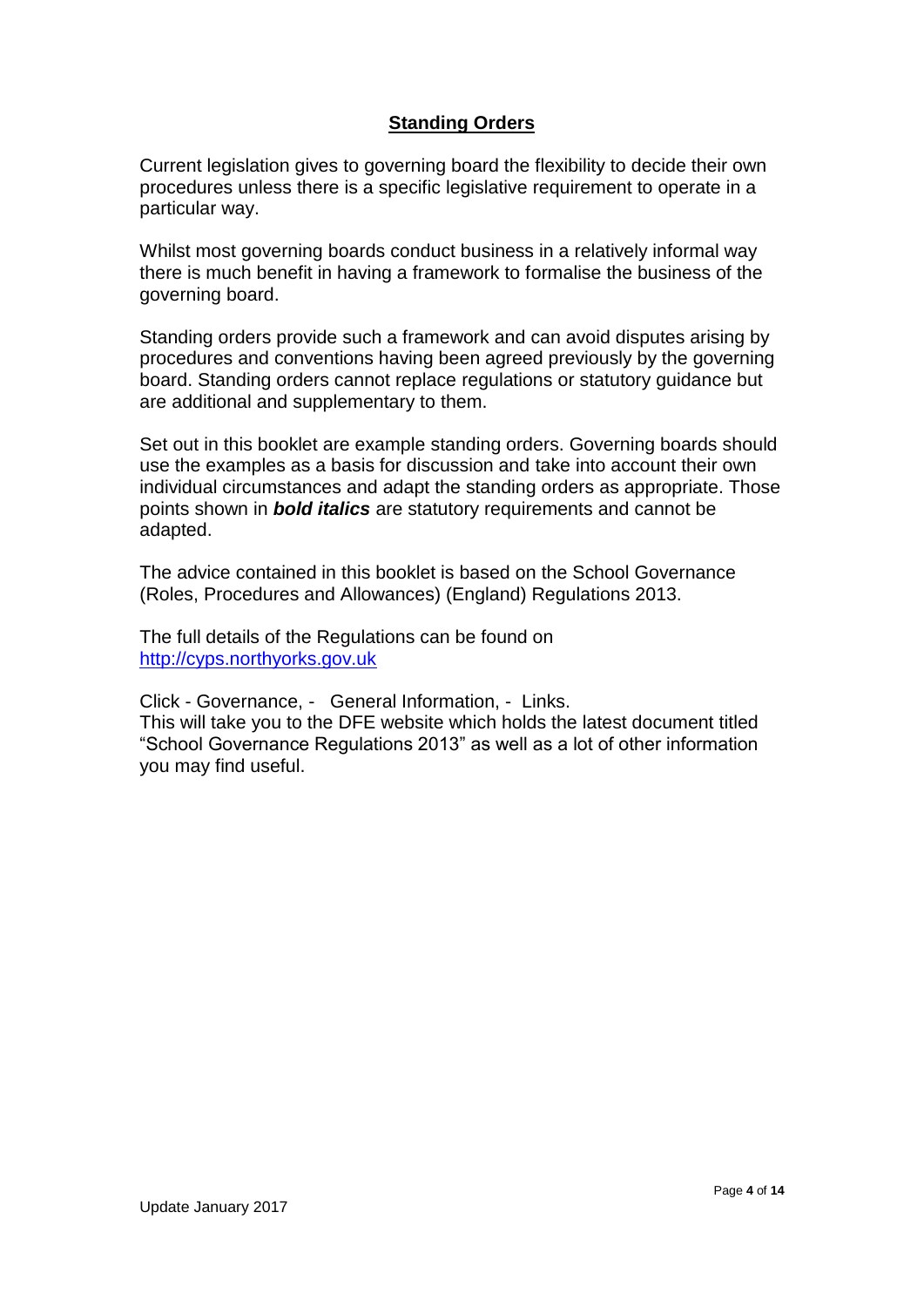# **Standing Orders for Procedural Workings of The Management Committee of Craven Pupil Referral Service**

### **1. Meetings of the Management Committee**

The governing board shall meet twice each term, ie: 6 meetings each school year. **(Note:** *governing boards are legally required to meet at least 3 times per school year***)**

### **2. Chair and Vice-Chair – term of Office**

The chair and vice-chair shall have a term of office of 4 years. The term shall begin at the first governing board meeting of the autumn term at which the chair and vice-chair are normally elected and shall end at the first meeting following the (insert period) anniversary of their election. In the event of the chair and/or vice-chair ceasing to occupy their post(s) part way through their respective term(s) of office then their successor(s) shall serve out the remainder of their predecessor's term.

When the office of chair or vice-chair becomes vacant the governing board must elect a new chair or vice-chair at the next meeting. If the chair is absent from a meeting, or if the chair is vacant, the vice-chair will act as chair for all purposes.

# **3. Election of Chair and Vice-Chair**

The clerk shall take the chair for the item dealing with the election of the chair and, in the event of a failure to elect a chair, for the item dealing with the election of the vice-chair. In the event of the governing board failing to elect a chair or a vice-chair the governing board shall elect a chair for the meeting. In the event of the governing board failing to elect a chair for the meeting then the meeting shall stand adjourned and the clerk, acting in consultation with the immediate past chair and the head teacher, shall convene a further meeting within 28 days of the adjournment.

# **4. Election of Chair and Vice-Chair – procedure**

*(*Note: Unless the chair and/or vice-chair have been elected for a longer period the election of the chair and vice-chair takes place at the first meeting of the governing board held in the autumn term. Governing boards are free to adapt the following procedure to suit their own needs*.)*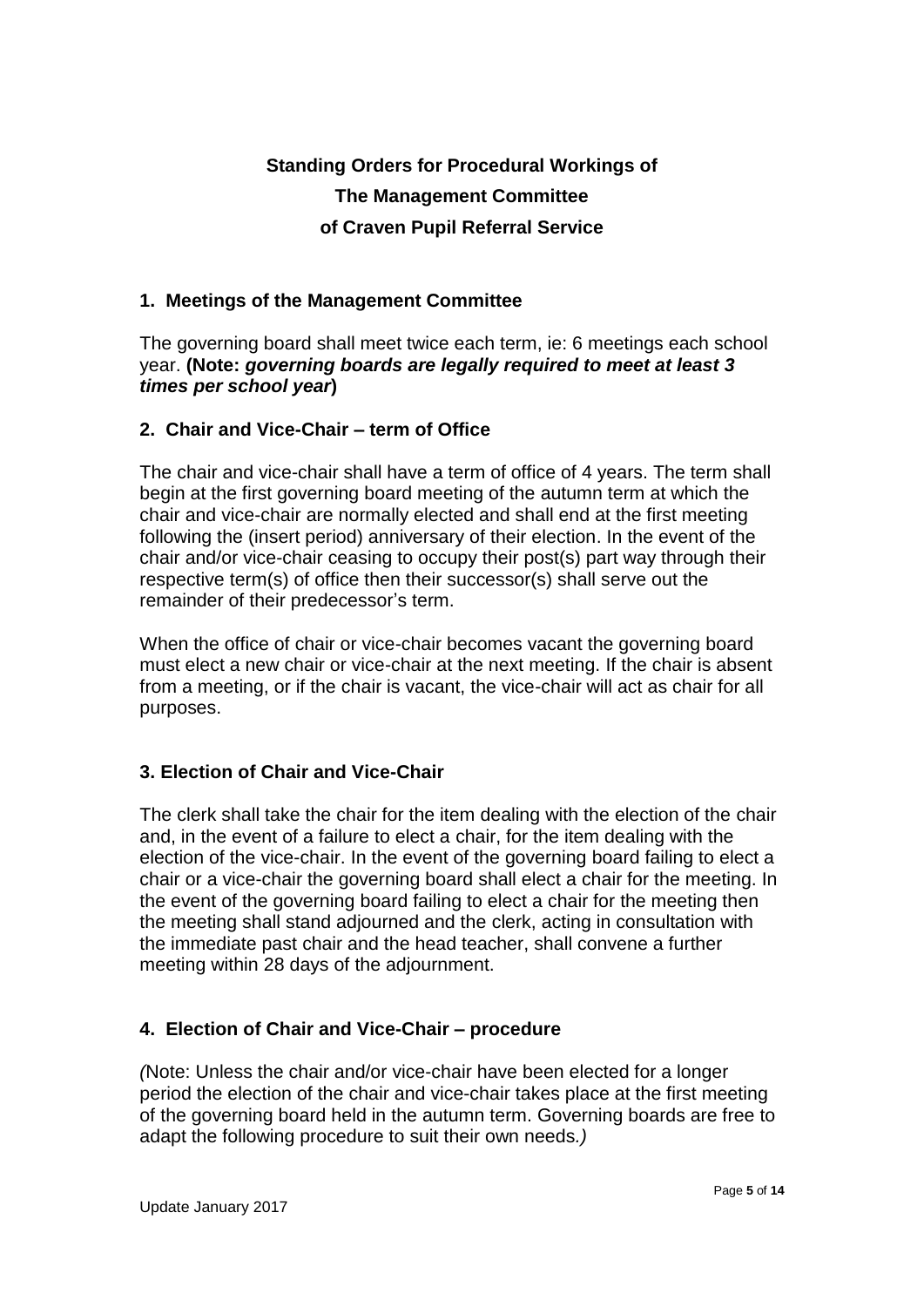The following procedure shall apply to the election of the chair and vice-chair:

- the clerk shall invite nominations from the meeting. A governor may nominate him/herself;
- if only one candidate is nominated that candidate must withdraw from the meeting whilst the remaining governors vote by secret ballot on whether to accept or reject the nominated candidate. In the event of an equality of votes the clerk *does not* have a casting vote and a "no decision" shall be recorded in the minutes;
- the clerk shall then invite further nominations from the meeting. If a further candidate is nominated but the result is the same, or the candidate is rejected, the clerk shall move on to the election of the vice-chair. The election of the chair shall then be placed as an item on the agenda for the next meeting of the governing board;
- if two candidates are nominated then both nominated candidates shall withdraw from the meeting whilst a secret ballot takes place. The chair shall be elected by a simple majority of the votes cast. In the event of each candidate polling the same number of votes then the successful candidate shall be decided by the toss of a coin;
- if 3 or more candidates are nominated and none of the candidates achieves a simple majority of the votes cast (e.g. 5.3.3.) then there shall be a second secret ballot to try to achieve a candidate with a simple majority (e.g. 6.3.2.) or, failing that, the candidate with the fewest votes (e.g. 5.4.2.) shall be eliminated;
- the unsuccessful candidate may then return to the meeting and a further secret ballot takes place between the two remaining candidates;
- following his/her election the chair shall take over the meeting immediately and conduct the election of the vice-chair using the same procedure.
- if the governing board fails to elect a chair or a vice-chair it shall elect a chair for the meeting;
- if the meeting fails to elect a chair for the meeting then the meeting shall stand adjourned and shall be re-convened within 7 days. (*not more than 28).*

# **5. Annual Calendar of Meetings and Business**

At the first meeting of the autumn term the governing board shall approve a calendar of governing board and committee meetings and of planned business for the ensuing year and the clerk shall, within 14 days, of the meeting provide a copy of the calendar to all members of the governing board.

# **6. Notice of Meetings and Agenda**

Every member of the governing board shall receive the following *at least seven clear days in advance of a meeting:* 

- *written notice of the meeting;*
- *a copy of the agenda for the meeting;*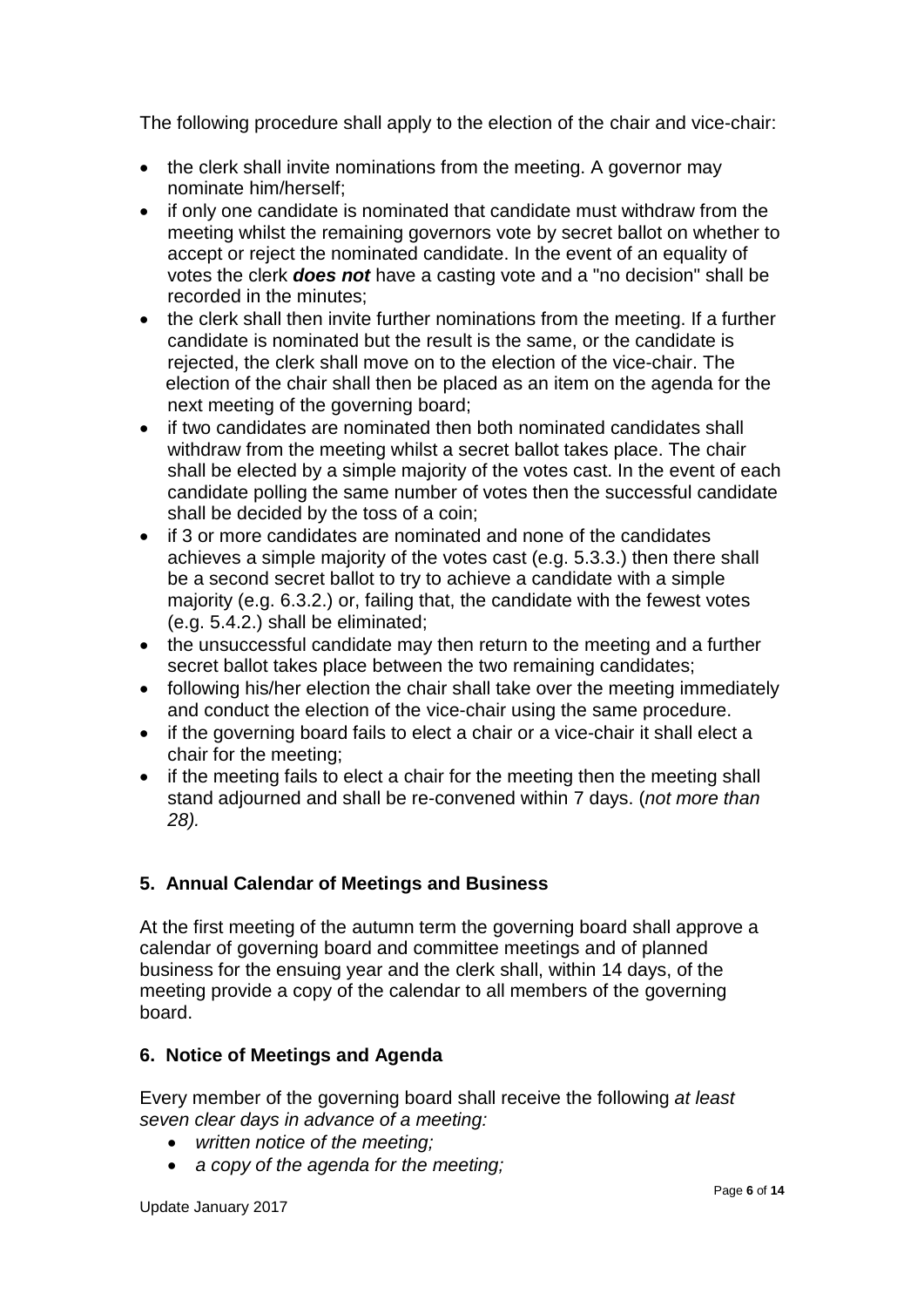• *a copy of any reports or papers to be considered at the meeting.*

This standing order shall not apply where the chair of the governing board so determines on the ground that there are matters demanding urgent consideration. In that case the written notice of the meeting shall state that fact and the agenda, reports and other papers to be considered at the meeting are received within such shorter period, as the chair shall direct.

Where the governing board agree, notice can be sent by email but this should be discussed in the FGB and a protocol agreed. Governors who have shared family emails should set up one for themselves which is not accessed by other family members and all aspects of confidentiality should be discussed.

### **7. Agenda Items**

With the agreement of the chair of the governing board or of the relevant committee any member of the governing board shall be entitled to include, on the agenda for any governing board or committee meeting, an item(s) on any particular issue provided that written notice thereof is given, as appropriate, to the chair of the governing board, or of the relevant committee and to the clerk at least 14 days prior to the meeting taking place.

### **8**. *Quorum*

- the quorum for a meeting of the Management Committee shall be not less than 50% of the number of members in post at the time of the meeting or such other number as may be determined from time to time by regulations issued by the Department for Education;
- the quorum for a meeting of any committee of the Management Committee shall be at least three (3) members who are members of that committee;
- associate members shall not be included in the calculation for quorum purposes.

# **9. Voting**

- every proposition shall be seconded prior to the vote being taken;
- every proposition shall be determined by a show of hands or, at the discretion of the chair of the meeting, by general consensus;
- only those governors at the meeting and present in the room at the time of the proposition being put by the chair shall be entitled to vote; (please note the one exception to this is a vote to change the name of the school where ALL governors would be required to vote and for this reason a proxy vote is allowed, this would also require the school to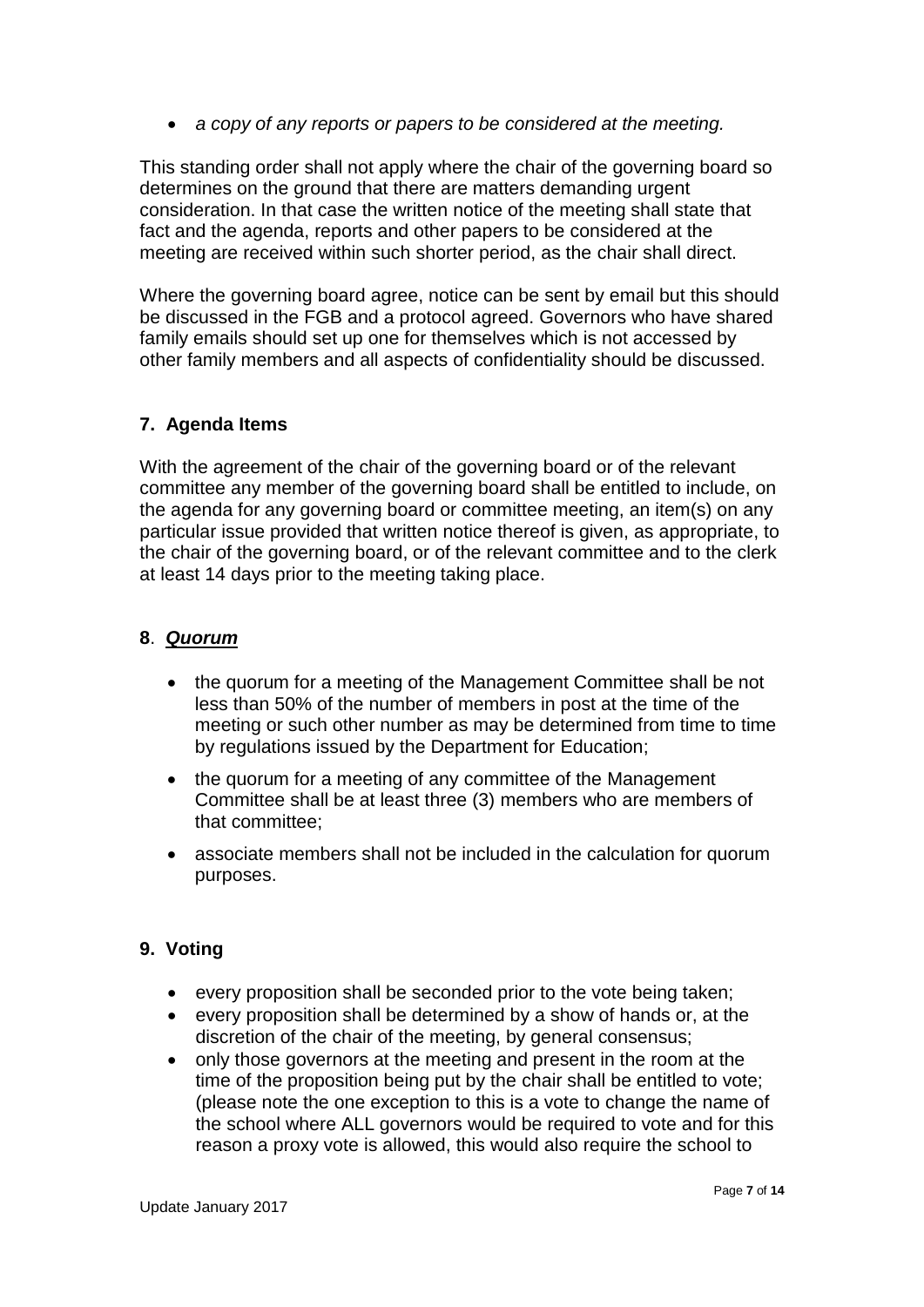adopt the 2012 School Governance (Constitution) (England) Regulations)

- in the event of a tied vote the chair shall have a second or casting vote;
- after a proposition is put from the chair, but before the vote is taken, any two governors by show of hands may require that the voting be recorded in the minutes of the meeting to show whether each governor present gave his/her vote for or against the proposition or abstained from voting. It is recommended that this would be a confidential minute;
- after a proposition is put from the chair, but before the vote is taken, any two governors by show of hands may require that the voting shall be by secret ballot;
- in the event of requisitions for both a secret ballot and a recorded vote then the requisition for the secret ballot shall take precedence and no action shall be taken on the requisition for a recorded vote.

# **10. Confidential Matters**

Prior to the consideration of or discussion on any matter on any agenda for a meeting of the governing board or of any committee, consideration shall be given as to whether the matter includes confidential information and the governing board or committee shall determine whether the public or any other person, not being a member of the governing board, should be excluded from the meeting during the consideration of the matter. In the event of any matter being deemed to be confidential then the minutes of the discussion and decision *shall be excluded* from the minutes of the meeting to be made available for public inspection. This standing order is additional to the requirement for governors to withdraw from a meeting and take no part in the consideration or voting on any item in which they have a declarable interest as required by standing order 18.

#### **11. Minutes of Meetings**

The draft minutes of all governing board and committee meetings shall be approved by the chair of the meeting within 14 days of the meeting having taken place. Thereafter the approved draft governing board minutes shall be circulated to all members of the governing board *within 21 days of the meeting having taken place\* or with the agenda for the next meeting of the governing board/committee\**. The minutes of committee meetings shall be circulated with the agenda for the next succeeding governing board meeting.

*All non-confidential minutes shall be made available for public inspection only after they have been submitted for approval to the next succeeding meeting of the governing board or committee, as appropriate.* \**delete as appropriate*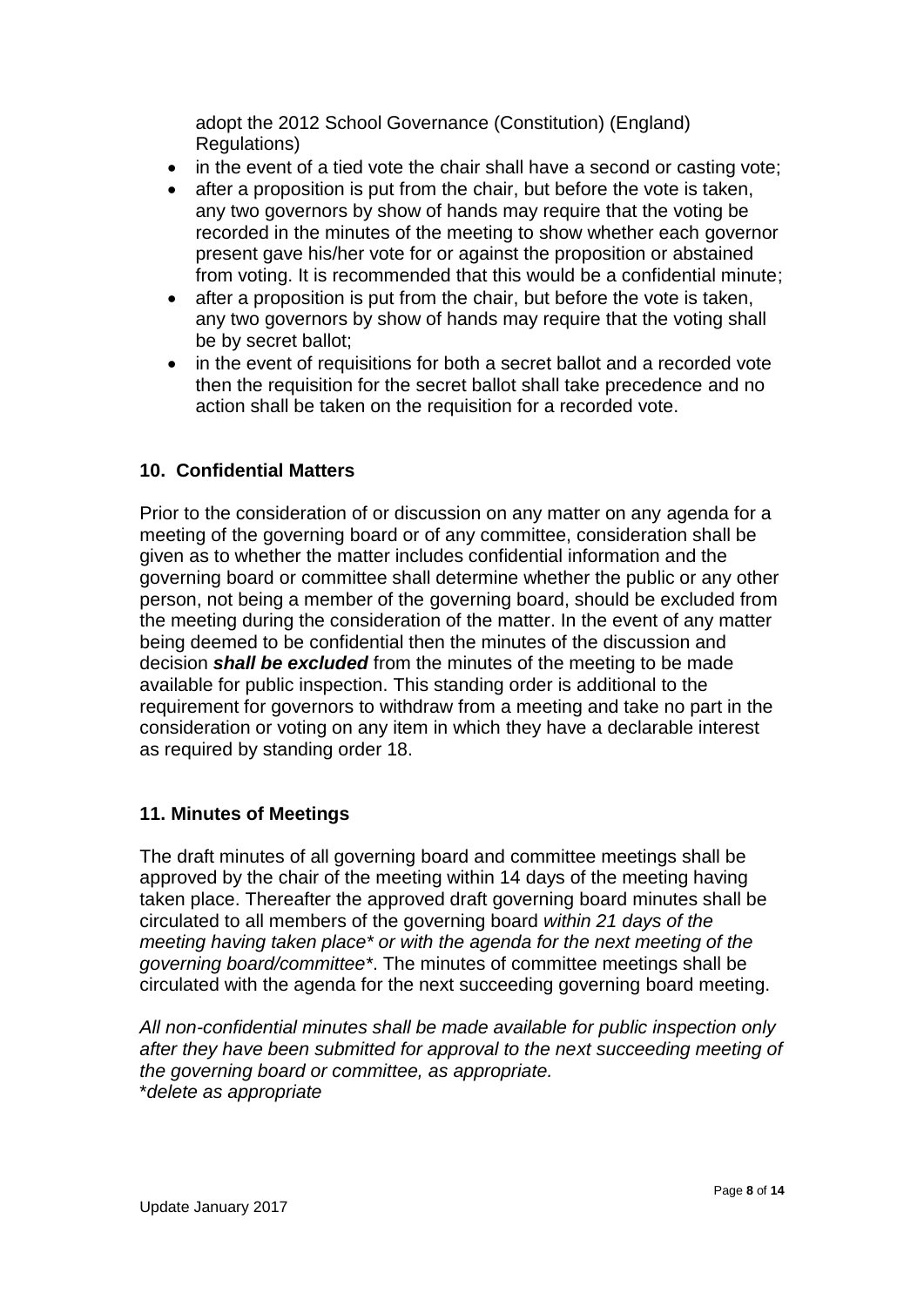### **12. Record of Attendance**

Every governor attending a meeting of the governing board or of any of its committees of which s/he is a member shall sign her/his name in the attendance book or sheet provided for that purpose.

#### **13. Apologies for non-attendance at meetings of the Management Committee**

All apologies together with the reason(s) for non-attendance at a meeting of the governing board shall be submitted to the clerk or to the chair not later than the commencement of the meeting. *The Management Committee shall then determine whether such absence(s) should be treated as a 'consented' or 'non-consented' absence(s) and recorded as such in the minutes of the meeting.* The failure to submit an apology shall be deemed to be a 'non-consented' absence and recorded as such in the minutes of the meeting.

### **14. Disqualification for non-attendance**

Any governor, with the exception of the head teacher, who fails to attend any meeting of the governing board for a consecutive period of 6 months without the approval of the governing board, and such approval being recorded in the minutes, shall be automatically disqualified from serving as a governor. The period of 6 months shall begin from the date of the first meeting missed by the governor. Foundation (but not ex-officio foundation) governors, community governors, partnership governors or sponsor governors so disqualified shall not be eligible for nomination, election or re-appointment as a governor of any category for a period of 12 months immediately following his/her disqualification. Parent or staff governors are eligible for nomination and election (or appointment in the case of parent governors) immediately following their disqualification.

#### **15. Records of the Management Committee**

The clerk to the Management Committee shall be responsible for maintaining and keeping up to date the records of the Management Committee which for the purpose of this standing order shall comprise the following:

- the minutes of the meetings of the Management Committee and it's committees;
- the record of attendance:
- the register of business interests;
- the record of hospitality/gifts;
- copies of DBS information;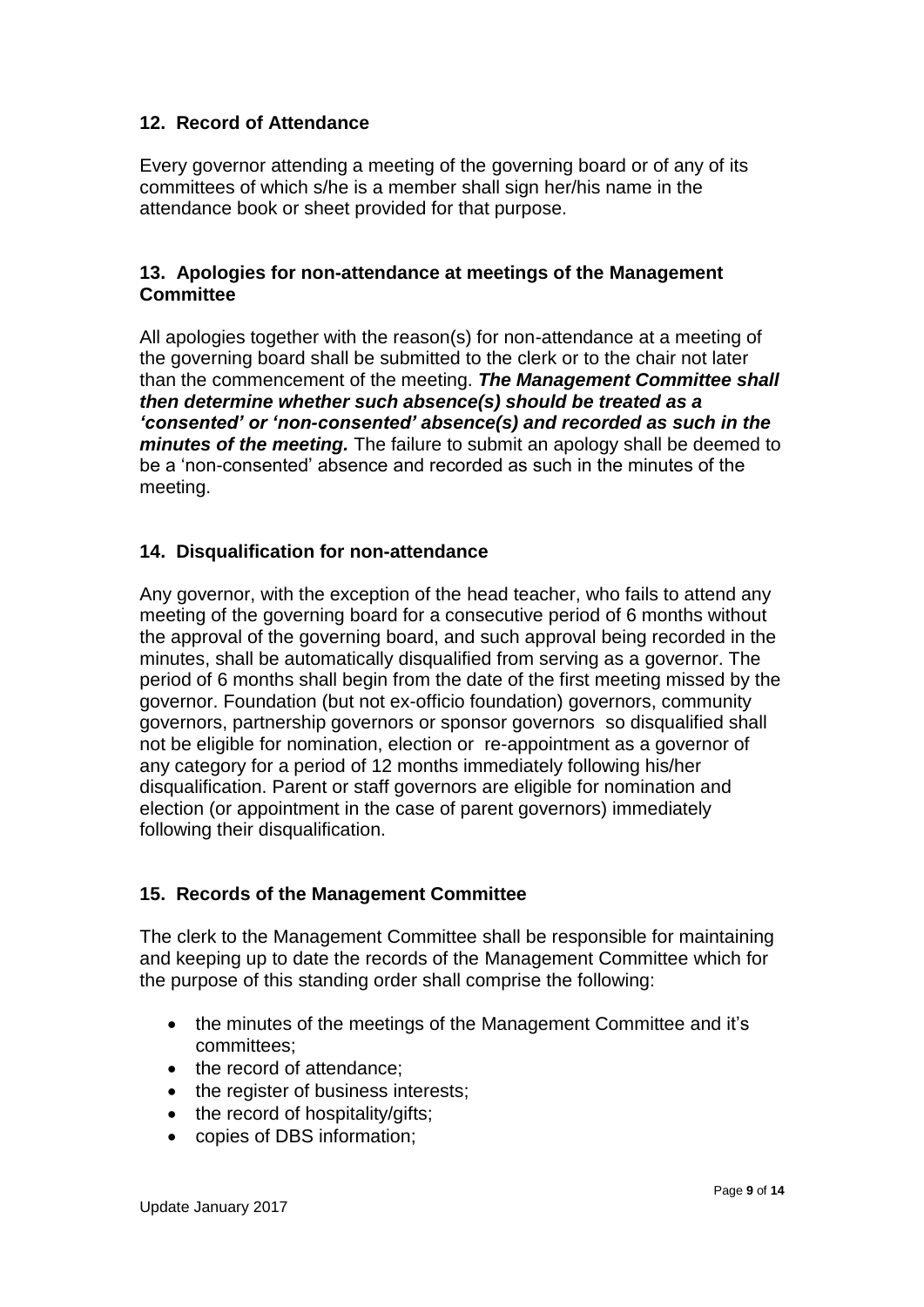- copies of self-declaration forms to confirm that members are not disqualified for any of the criteria listed;
- any such other records as may be determined from time to time by formal resolution of the Management Committee.

The records of the Management Committee shall be kept in a secure place provided at the school and shall be available for inspection by the public, members of the governing board, parents of pupils at the school and the Local Authority. Confidential items and confidential minutes shall not be made available for public inspection.

### **16. Register of Business Interests**

Every member shall complete the register of business interests within one month of their election/appointment as a governor. Entries in the register shall be updated as and when necessary and in any event annually. In the event of any member having no registerable business interests then a NIL return shall be recorded for that member(s).

### **17. Conduct**

All Members of the Management Committee shall abide by the The Nolan Principles on Public Life as follows:

- **Selflessness** holders of public office should take decisions solely in terms of the public interest. They should not do so in order to gain financial or other material benefits for themselves their family, or their friends;
- **Integrity** holders of public office should not place themselves under any financial or other obligation to outside individuals or organisations that might influence them in the performance of their official duties;
- **Objectivity**  in carrying out public business; including making public appointments, awarding contracts, or recommending individuals for rewards and benefits; holders of public office should make choices on merit;
- **Accountability**  holders of public office are accountable for their decisions and actions to the public and must submit themselves to whatever scrutiny is appropriate to their office;
- **Openness**  holders of public office should be as open as possible about all the decisions and actions that they take. They should give reasons for their decisions and restrict information only when the wider public interest clearly demands;
- **Honesty**  holders of public office have a duty to declare any private interests relating to their public duties and to take steps to resolve any conflicts arising in a way that protects the public interest;
- **Leadership** -holders of public office should promote and support these principles by leadership and example.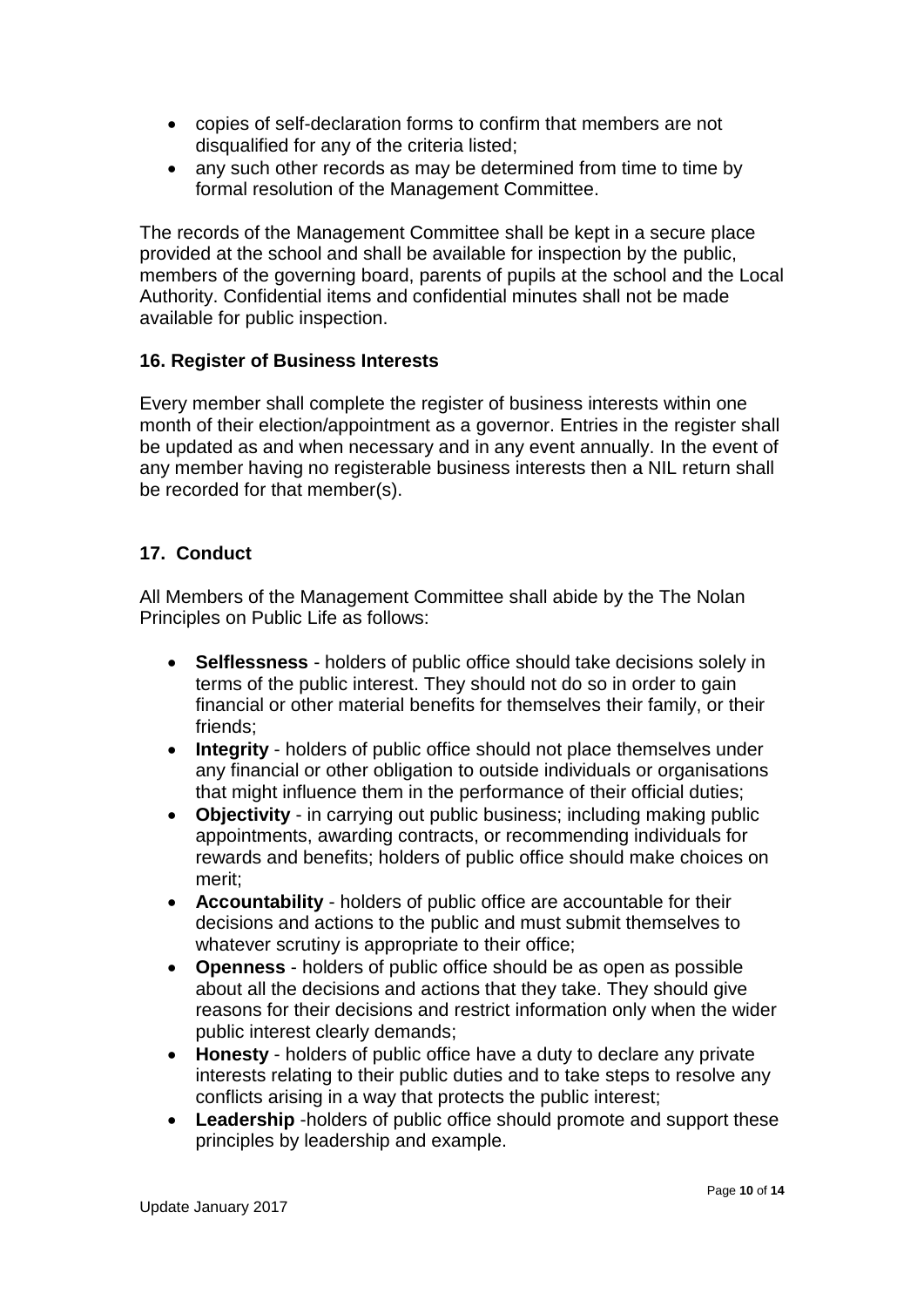### **18. Declarations of Interest**

If any member of the Management Committee has any interest, whether pecuniary or otherwise, in any item on the agenda for any meeting at which they are present, they shall declare such interest prior to the consideration of that item and shall immediately leave the room and take no part in the consideration of or voting on that item.

### **19. Urgent action by the chair/vice-chair of the Management Committee**

Where it is not reasonably practical to hold a meeting of the Management Committee (or of the relevant committee that has the delegated authority to deal with any matter) or where the relevant 7 days notice of the meeting cannot be given and there will be a delay that would be seriously harmful to the school or to any pupil or member of staff if the matter is not dealt with then the chair (or in their absence the vice-chair) shall have authority to take such action as is deemed appropriate in the circumstances to deal with the matter. Such action must be reported to the next available meeting of the governing board or committee.

### **20. Financial and other guidance**

The Management Committee and any committee(s) established by it shall, at all times, abide by the North Yorkshire County Council Financial Standing Orders and any directions that may be issued by the Children and Young People's Service (LA) under The Code of Practice on Local Education Authority – School Relations, Ref.: Def. 0027/2001 and any subsequent amendment thereto. The governing board shall also have regard to and take account of any advice or guidance that may be issued by the LA from time to time.

#### **21. Variation and revocation of standing orders**

Any motion to add to, vary or revoke these standing orders unless appearing in full on the agenda for the meeting shall when proposed and seconded stand adjourned without discussion to the next ordinary meeting of the Management Committee. Any decision to add to, vary or revoke standing orders shall take effect when specified in the resolution or immediately in default of a time and date being specified.

#### **22. Interpretation of Standing Orders**

The ruling of the chair as to the construction or application of any of these standing orders, or as to any proceedings of the governing board, shall be final and shall not be challenged at any meeting of the Management Committee or committee.

Update January 2017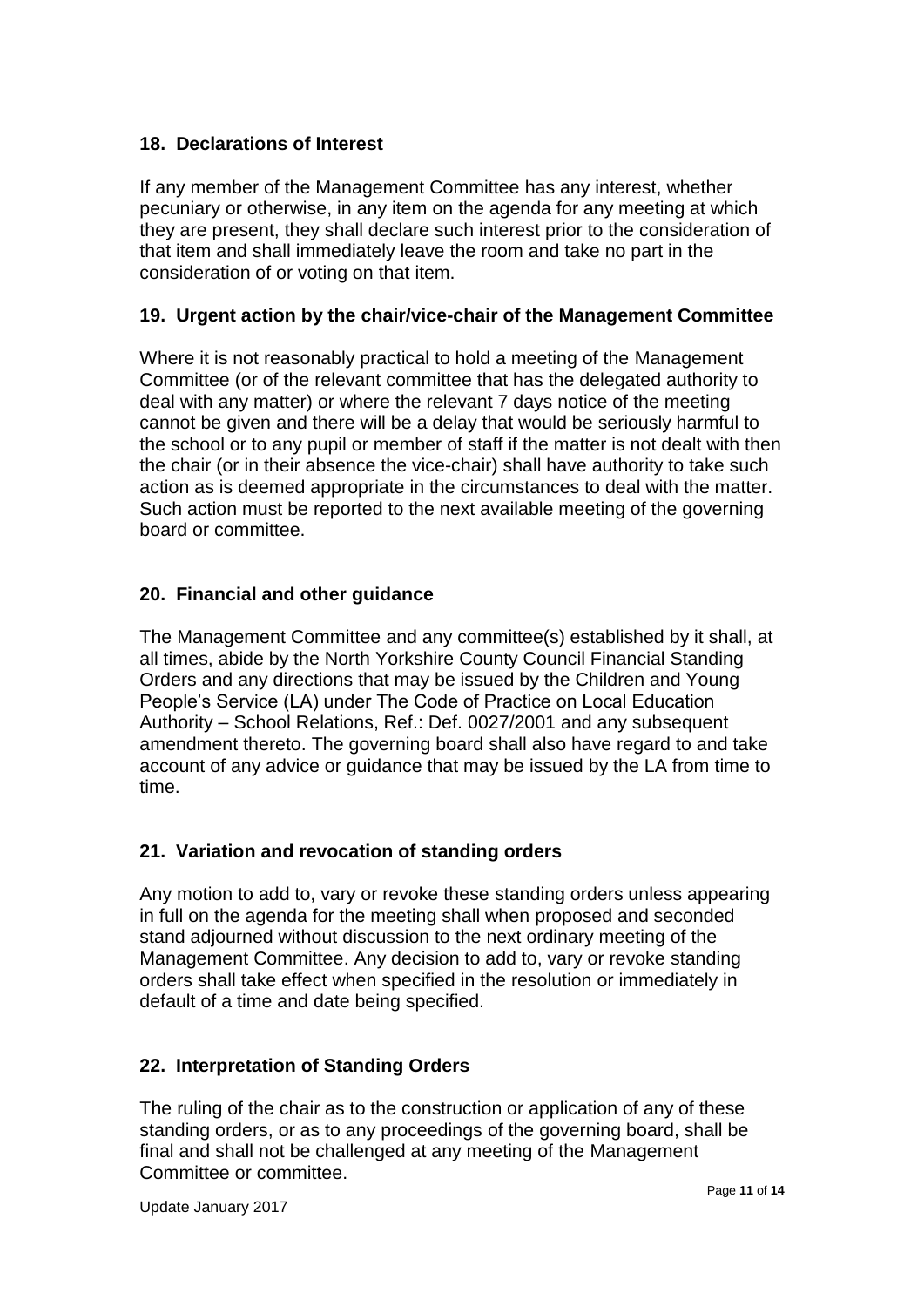#### **23. Associate Members**

Any reference in these standing orders to a member shall, where the context so admits, include associate members.

If you have any queries about information in this booklet please contact: Governor Support Services Tel: 01609 532936 email: [Governor.Support@northyorks.gov.uk](mailto:Governor.Support@northyorks.gov.uk)

# **Code of Practice (Conduct)**

The ability of a Management Committee to work together for the good of the school depends essentially on trust and an understanding of common purpose. Governing boards may find it helpful, therefore, to consider adopting a Code of Practice, which would also be a valuable guide for prospective new members. An example of a Code of Practice is given below. It is not intended to be definitive but to offer guidance and governing board should use it as a basis of discussion and adapt it to suit their own individual needs.

# **Code of Practice**

# **The Management Committee of Craven Pupil Referral Service**

At a meeting of the Management Committee of Craven Pupil Referral Service held on 13th October 2016 the principles and procedures embodied within this Code of Practice were formally adopted.

• Reconfirmed at the meeting held 17th September 2019

#### **General**

- we have corporate responsibility for determining, monitoring and keeping under review the strategic policies, plans and procedures within which the school operates;
- we recognise that the headteacher is responsible for the implementation of policy, day-to-day management of the school and the implementation of the curriculum;
- we accept that all governors have equal status, and although appointed by different groups (e.g. parents, staff, LA) our overriding concern will be the welfare of the school as a whole;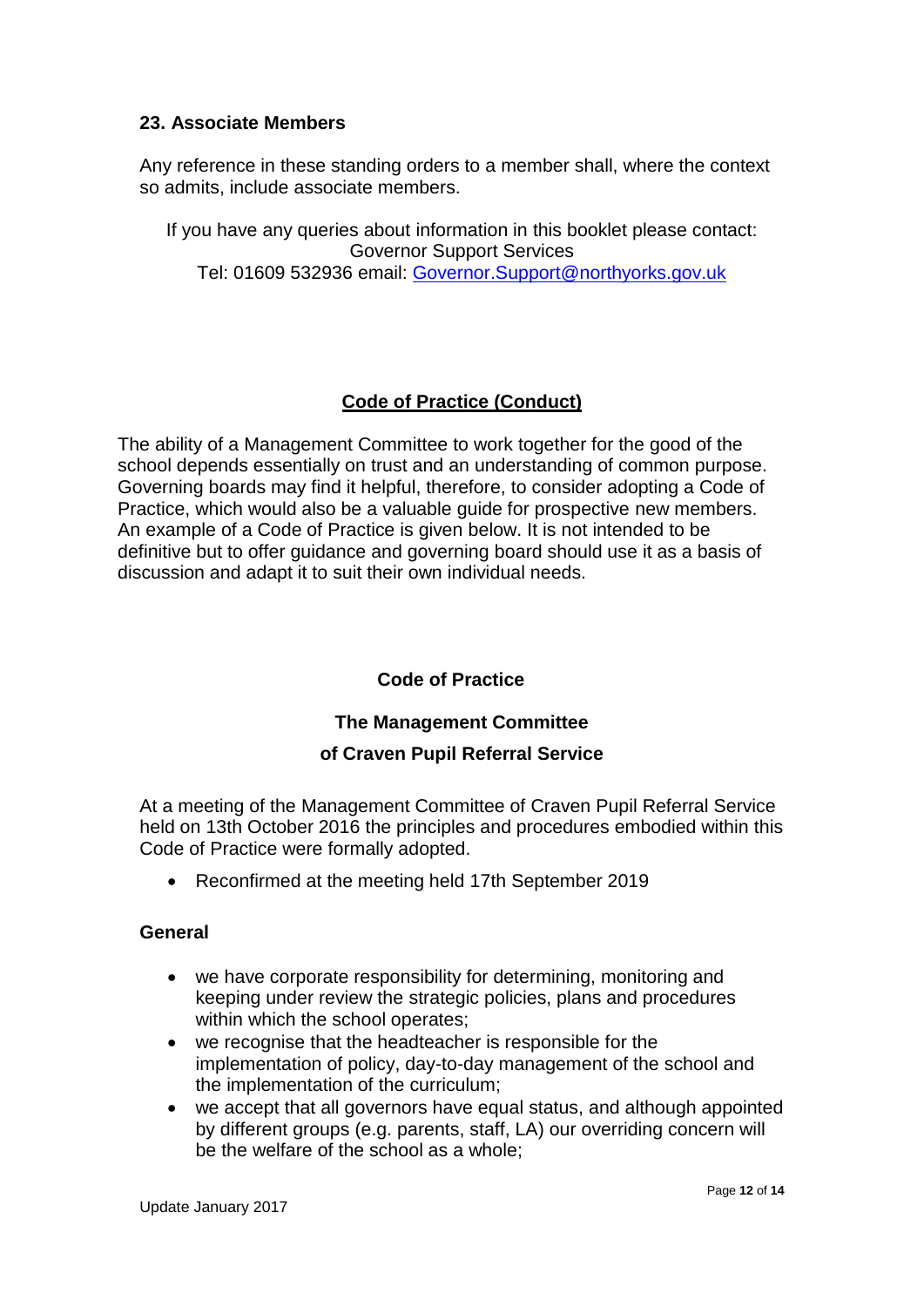- we have no legal authority to act individually, except when the governing board has given us delegated authority to do so;
- we have a duty to act fairly and without prejudice, and in so far as we have responsibility for the employment of staff, we will fulfil all that is reasonably expected of a good employer;
- we will encourage open government and should be seen to be doing so;
- we will consider carefully how our decisions may affect other schools and the community served by our school.

# **Commitment**

- we acknowledge that accepting office as a governor involves the commitment of significant amounts of time and energy;
- we will each involve ourselves actively in the work of the governing board, attend regularly, and accept our fair share of responsibilities, including service on committees or working groups;
- we will get to know the school well and respond to opportunities to involve ourselves in school activities;
- we will consider seriously our individual and collective needs for training and development.

### **Relationships**

- we will strive to work as a team:
- we will seek to develop effective working relationships with the head, staff, parents, the LA and other relevant agencies (including the Diocesan Authorities, where appropriate) and the community.

# **Confidentiality**

- we will observe complete confidentiality when required or asked to do so by the governing board, especially regarding matters concerning individual staff or pupils;
- as a matter of trust we will not discuss the views of fellow governors with members of the public outside our meetings;
- we will exercise the greatest prudence if a discussion of a potentially contentious issue affecting the school arises outside the governing board.
- we will take great care when using any social media platforms that we do not break any confidences or bring the school or governing board into disrepute.

#### **Conduct**

• we will encourage the open expression of views at meetings, but accept collective responsibility for all decisions made by the governing board or its delegated agents;